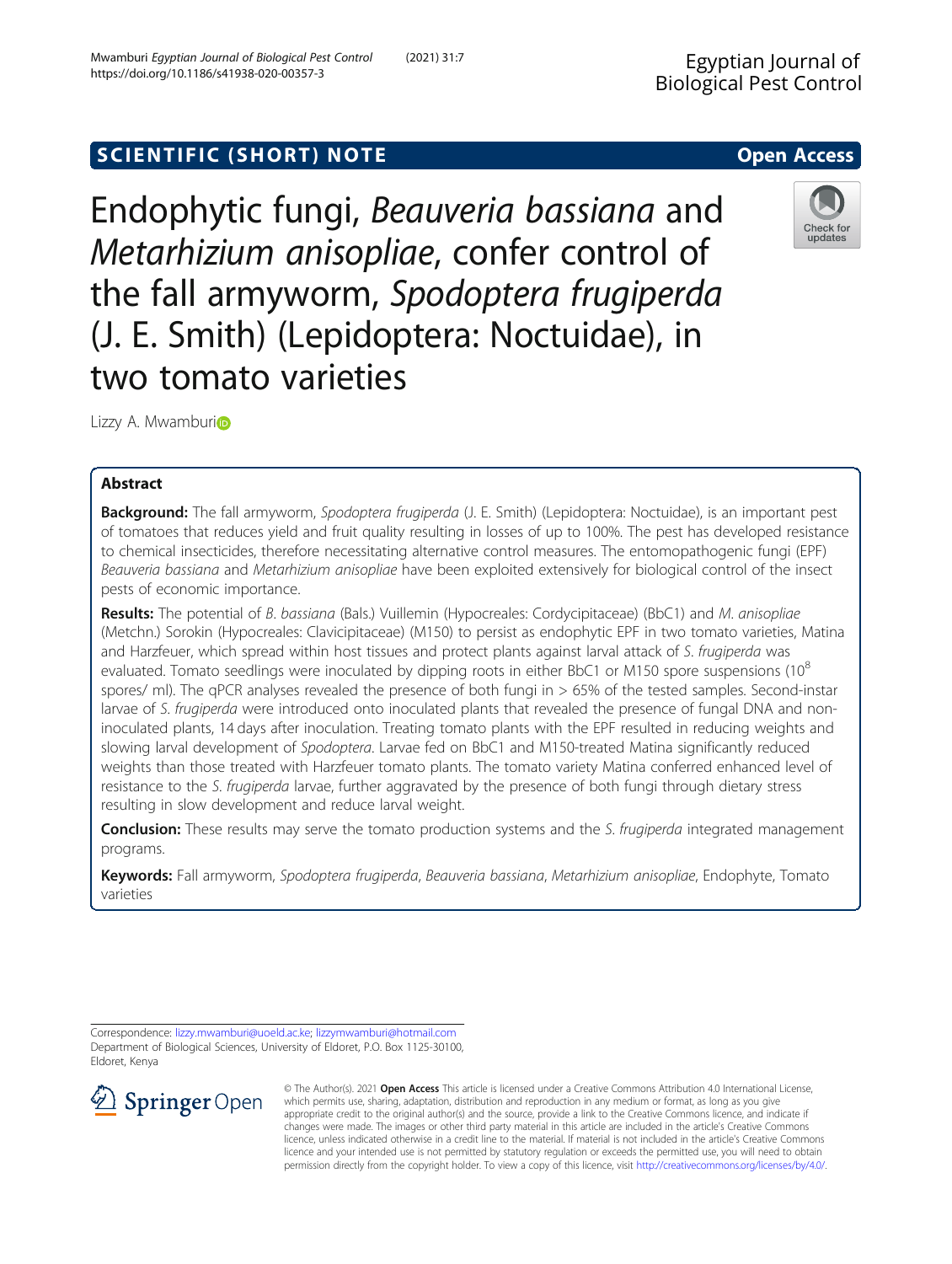## Background

Tomato is the second largest grown and arguably most consumed vegetable in Kenya (Government of Kenya (GoK) [2018](#page-5-0)). Production of tomato is threatened by infestation with the invasive fall armyworm Spodoptera frugiperda (J. E. Smith) (Lepidoptera: Noctuidae). S. fru*giperda* is an economic pest of  $> 60$  different crops including sorghum, rice, wheat, beans, cotton, potatoes, and tomatoes. It reduces yield and fruit quality of tomatoes grown in greenhouse and open fields and may result in losses of up to 100%. Chemical sprays are minimally effective due to the resistance of S. frugiperda to many pesticides and also because of the pest's development that takes place inside the plant or the soil, and therefore, they are out of reach of pesticides. The damages caused by larvae begin after transplanting the seedlings to the field and can extend throughout the plant's development.

The entomopathogenic fungi (EPF) Beauveria bassiana (Bals.) Vuillemin (Hypocreales: Cordycipitaceae) (Bb) and Metarhizium anisopliae Sorokin (Hypocreales: Clavicipitaceae) (Ma) are ubiquitous and biological control agents of a wide range of insects. They have been exploited extensively in biological control programs. The potential of these fungal pathogens to exist as endophytes in plants and to protect their colonized host plants against the primary herbivore pests has been widely reported. Bb has been reported to control many crop pests such as stem borers, beetles, aphids, mites, termites, whiteflies, mealy bugs, and thrips (Shah and Pell [2003](#page-5-0)). Bb has been reported as an endophytic colonizer of several plant species including corn (Zea mays), potato (Solanum tuberosum), cocoa (Theobroma cacao), date palm (Phoenix dactylifera), opium poppy (Papaver somniferum), coffee (Coffea arabica), banana (Musa spp.) tissue cultures, sorghum (Sorghum bicolor), bean (Phaseolus vulgaris), cotton (Gossypium hirsutum), pumpkin (Cucurbita maxima), tomato (Solanum lycopersicum), jute (Corchorus olitorius), pine (Pinus radiata), squash (Cucurbita pepo), artichoke (Cynara scolymus), grapevine (Vitis vinifera), oilseed rape (Brassica napus), tobacco (Nicotiana tabacum), soybean (Glycine max), cassava (Manihot esculenta), and wheat. The endophytic potential of Bb has also been reported to reduce pests' damage to plants indirectly by inhibiting insect development and reproduction or directly by causing insect mycosis resulting in mortality (Rondot and Reineke [2018](#page-5-0)) while in exchange receiving nutrition and refuge from plants (Saikkonen et al. [2004\)](#page-5-0).

The insect-pathogenic fungus, Metarhizium, is a common inhabitant of soils worldwide and has been studied and used as an insect pathogen for biological control (Clifton et al. [2018](#page-5-0)). However, this fungus is not only an insect pathogen but it also readily colonizes the plant

rhizosphere (St. Leger et al. [2011](#page-5-0)). In contrast to the high number of studies on the endophytic *Bb*, only a few studies have been conducted on the endophytic Metarhizium isolates. For instance, Metarhizium sp. has been reported as an endophyte of corn (Kabaluk and Ericsson [2007](#page-5-0)), tomato (Garcia et al. [2011](#page-5-0)), oilseed rape (Batta [2013](#page-5-0)), and cassava (Greenfield et al. [2016\)](#page-5-0), and its endophytic activity against insect pests has been reported in oil seed rape against larvae of Plutella xylostella larvae (Batta [2013](#page-5-0)).

The present study aimed to evaluate the persistence of two EPF isolates as endophytes in tomato plants, which spread within host tissues and protect the plants against larval infestation of S. frugiperda.

### Main text

### Methods

### Fungal isolates

Two fungal isolates; BbC1 and M150, available in the laboratory, at the Department of Crop Sciences, Agricultural Entomology, Georg-August University, Germany, were used in the study. Spores were harvested from 2 week old PDA cultures, by adding two drops of Tween 20 to the culture, and then gently scraping the conidia and placing into a 200-ml flask containing 100 ml sterile water. The conidia were harvested by vortexing, followed by filtration of the spore suspension, using a Buchnertype funnel through a 2-layered filter paper (90 mm) to remove mycelial fragments and aggregated conidia. The spore densities were adjusted to  $10^8$ /ml.

### Insect species

Second larval instar of S. frugiperda were obtained from Bayer Crop Science. The larvae were reared on tomato seedlings for several generations at 25 °C, RH 70%, and at a photoperiod of 8 h. The adults were fed on 30% honey solution and newly hatched larvae were transferred to 200 ml disposable plastic cups and reared on artificial medium (Gupta et al. [2005\)](#page-5-0) until reaching the second larval instar.

#### Plant species

Two tomato varieties, Harzfeuer and Matina, originated in the Middle East were sown in pots containing a mixture of peat- moss and sand (3:1). Plants used in experiments were at a similar size and were randomly assigned to each treatment. In three separate repeated experiments, 36 seedlings of each tomato variety were left to grow under greenhouse conditions until the 3rd leaf growth stage. After shaking off excess soil, the roots were rinsed, using running tap water. The roots of 12 seedlings of each tomato variety were dipped in 25 ml of either BbC1 or M150 spore suspensions  $(10^8 \text{ /ml})$  for 2 min. Another 12 plants from each variety were dipped in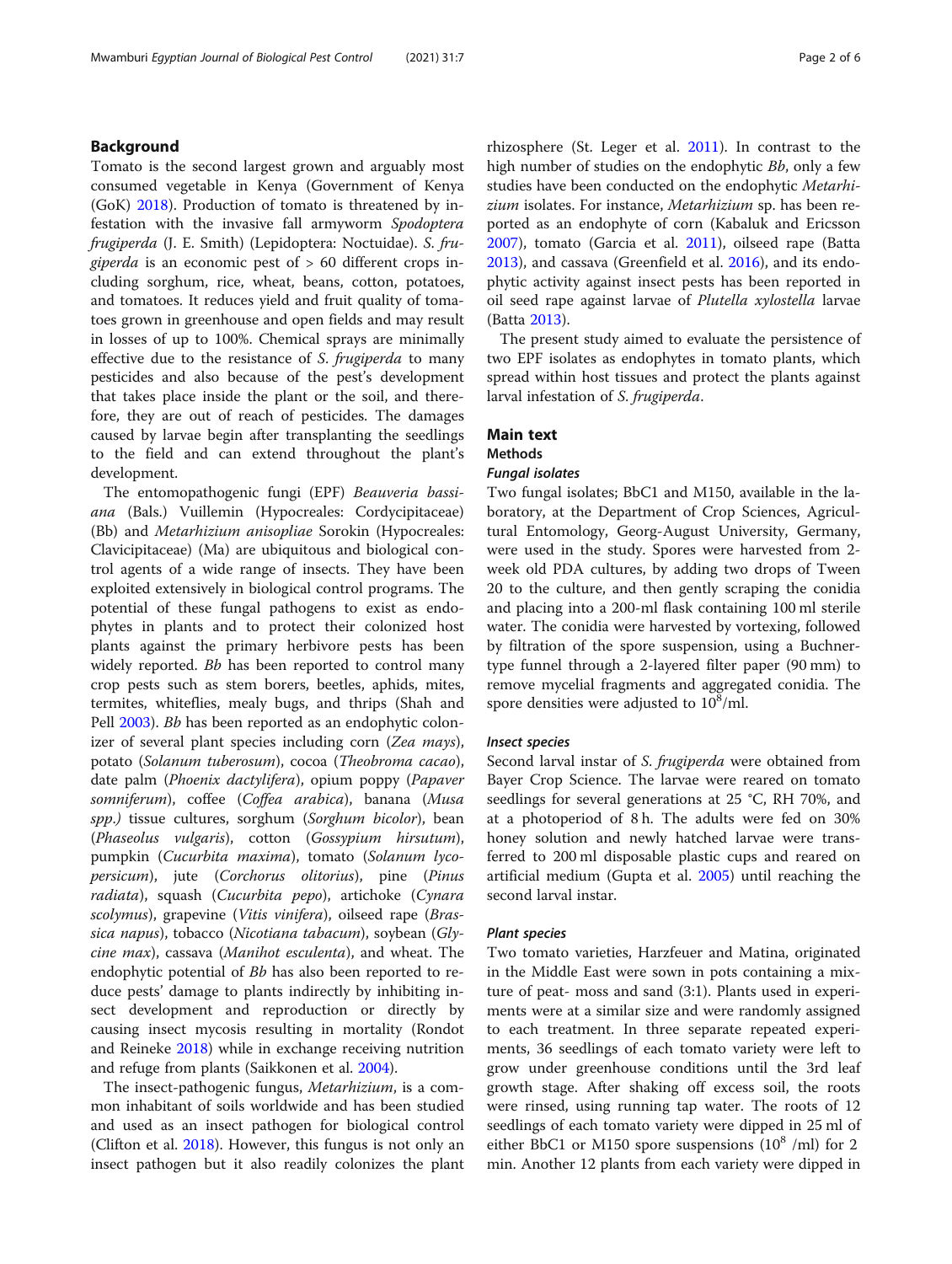25 ml of sterile distilled water and used as controls. These plants were then transplanted into 11-cm plastic pots containing the same soil and sand mixture and left to grow under greenhouse conditions for 7 days and used for bioassays.

## Determination of endophytic colonization Re-isolation of fungi on selective media

In order to assess the potential of BbC1 and M150 to endophytically colonize tomato plants, 4 leaf samples/ plant were taken both from the inoculated and control plants every 7 days, cut into 4–6 pieces; their surfaces were sterilized, using 70% alcohol for 3 min, 5% sodium hypochlorite for 2 min, and then 70% alcohol for 2 min; and finally, they were rinsed in sterile distilled water 3 times, and then dried out on sterile filter paper. The fragments were then placed on modified selective medium consisting of 39 g PDA, 100 mg NaCl, 50 mg chloramphenicol, and 0.5 mg crystal violet per 1 l. The plates were incubated at 25 °C for 2 weeks. Three replicates of randomly selected leaf fragments of each treatment were assessed for fungal colonization and repeated with each experimental set-up.

### Molecular analysis of fungal colonization in tomato plants

DNA extraction and real time PCR were used to assess plants BbC1 and M150 growth inside plant tissues.

### DNA extraction

The upper 3 newly emerged unfolded leaves leaf samples were picked from inoculated and control plants 10 days after inoculation, and their surfaces were sterilized before freeze-drying and then milled into powder. A 50 mg sample of plant material, in a 2-ml Eppendorf tube, was centrifuged and used for DNA extraction. Total DNA was extracted from the plant materials, using the standard cetyltrimethylammonium bromide (CTAB) extraction protocol (Doyle and Doyle [1987](#page-5-0)) after which the DNA samples were stored overnight in the fridge. Thereafter, the quality of the extracted DNA was checked, using the electrophoresis by adding 5 μl of extracted DNA and 2 μl loading dye and loading them into 0.8% agarose gel, which was run for 120 min at 60 V then stained with Ethidium bromide and visualized using UV light.

### Fungal DNA quantification using the real-time PCR

Specific primers designed for both BbC1 and M150 were used for optimizing the qPCR protocol. Thereafter, standard curves for both fungi were established with a minimum quantity of 200 femtogram/μl. Diluted (1/10 and 1/20) and un-diluted DNA samples were run alongside with the standards, following the optimized qPCR

protocol for quantifying the fungal DNA presence in the tested samples.

#### Introduction of larvae onto inoculated plants

Second-instar larvae (4 day old) of S. frugiperda (one per plant) were introduced onto 12 plants, each of inoculated (that tested positive for fungal DNA) and noninoculated plants after 14 days of inoculation. One larva was secured per plant, using a clip-cage, and that was moved onto a different leaf on the same plant every 24 h. The plants were arranged in a completely randomized design in a controlled environmental chamber (25  $\pm$  1 °C, RH 80% and L to D 8:16 h). This set-up was repeated 3 times.

## Determination of the effect of endophytes on Spodoptera frugiperda larvae

The initial weights of Spodoptera larvae were taken before introduction to the plants. Larvae were weighed every 7 days for 21 days. All larvae were removed from both control plants after 21 days, when the larvae of control plants developed into pupae. Larvae feeding on BbC1- and M150-treated tomato plants never pupated. Dead larvae were removed on a daily basis and placed in dishes with moistened filter paper to evaluate for mycosis.

### Data analysis

A factorial ANOVA was used to assess the impact of root-inoculated BbC1 and M150 tomato plants on larval weights. The dependent variables were the weight of larvae, and factors were tomato variety and fungal treatment. Tukey's test was used for multiple comparisons of means ( $P < 0.05$ ) (Statistica).

### Results

## Determination of endophytic colonization Re-isolation on selective media

Both BbC1 and M150 were re-isolated in leaf fragments, using selective medium (Table 1). In addition, the fungal DNA detection in the leaves and significant reduction in

Table 1 Presence (%) of Beauveria bassiana (BbC1) and Metarhizium anisopliae (M150) in leaves of two tomato varieties at different times following root inoculation

Tomato variety

|               | Matina        |        | Harzfeuer     |        |  |  |
|---------------|---------------|--------|---------------|--------|--|--|
|               | 7 dpi         | 14 dpi | 7 dpi         | 14 dpi |  |  |
| B. bassiana   | $81.5 + 11.7$ | 100    | $74.5 + 11.2$ | 100    |  |  |
| M. anisopliae | $87.5 + 11.5$ | 100    | $79.5 + 11.6$ | 100    |  |  |

Percentages are means of positive scores for three experiments  $(\pm$  SD). Four leaf samples from each plant were taken both from the inoculated and control plants every 7 days and were tested for the presence of the fungi every 7 days. Control plants were negative for B. bassiana and M. anisopliae, and therefore the results were not shown. dpi days post inoculation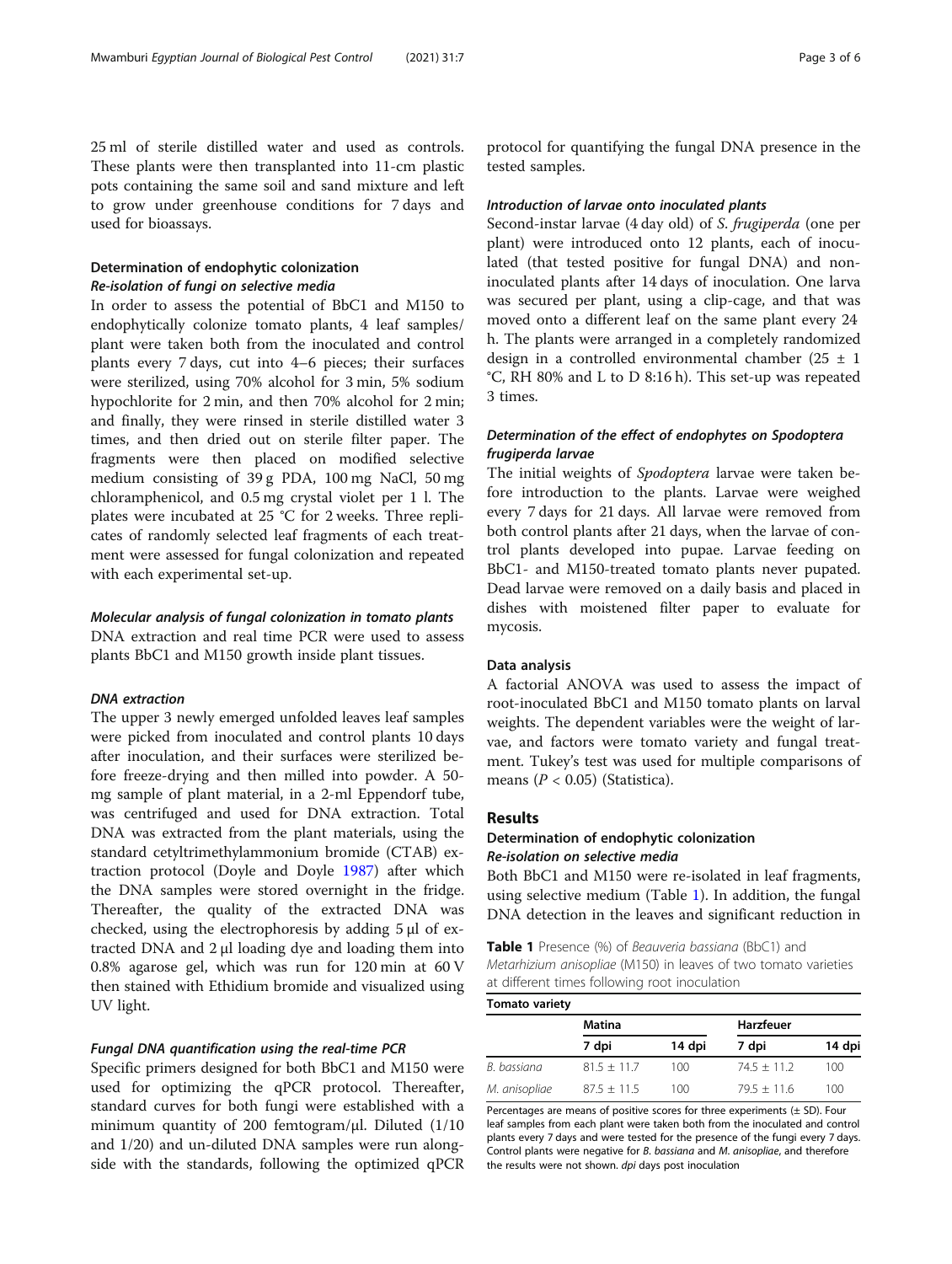weight of S. frugiperda larvae were evidence of fungal presence in the leaves.

### Fungal growth quantification using the real-time PCR

The qPCR analyses proved the presence of both fungi, BbC1 and M150, and they were found in  $> 65\%$  of the tested samples (Fig. 1). Although the detected quantities were so low (even in 1:10 as well as 1:20 dilutions of DNA samples), it was important to note that the sampled leaves for this test were always the upper 3 newly emerged unfolded leaves.

## Effect of B. bassiana and M. anisopliae on the weight of S. frugiperda larvae

Treating tomato plants with either BbC1 or M150 re-sulted in reducing weights of Spodoptera larvae (Table [2](#page-4-0), Fig. [2\)](#page-4-0). Weights of the larvae fed on tomato plants, treated with either BbC1 or M150, significantly differed between tomato varieties and treatments ( $P < 0.001$ : df 1) than the control plants. Significant interactive effects were also observed between M150-treated tomato plants of either tomato varieties Matina ( $P = 0.006$ : df 1) and Harzfeuer ( $P = 0.014$ : df 1) varieties compared to the BbC1-treated tomato plants. These differences were observed during weeks 1 and 2, but they were not as apparent as the differences observed in the larval development after 3 weeks of feeding on M150-treated tomato plants (Table [2](#page-4-0), Fig. [2\)](#page-4-0).

The obtained results also showed that the weights of larvae, fed on BbC1- or M150-treated Matina tomato variety, were reduced compared to those feeding on either BbC1- or M150-treated Harzfeuer variety (Fig. [2](#page-4-0)). This was also true at the controls of both plants. For instance, in controls, weights of larvae fed on Matina were reduced by (33%) more than those fed on the Harzfeuer, while weights of larvae fed on BbC1-treated Matina plants were reduced 45% more than those feeding on BbC1-treated Harzfeuer tomato plants. When S. frugiperda larvae were fed on M150-treated Matina plants, their weights were reduced by 59% higher than M150 treated Harzfeuer plants.

## **Discussion**

Fungal presence in the leaves was evidenced by reisolation of fungal DNA in the treated leaves and reduced weights of S. frugiperda larvae feeding on the treated leaves. Ramirez-Rodriguez and Sánchez-Peña [\(2016\)](#page-5-0) reported similar results, using endophytic B. bassiana in Zea mays acting as a systemic entomopathogen to larvae of S. frugiperda.

The results of the present study revealed that the weights of S. frugiperda larvae were affected when the larvae were fed on BbC1 and M150 root-inoculated tomato plants. In addition, none of the larvae fed on either of the tomato varieties could develop beyond the larval stage. Clearly, the development of the larvae was delayed as a result of BbC1 or M150 fungal treatments of the

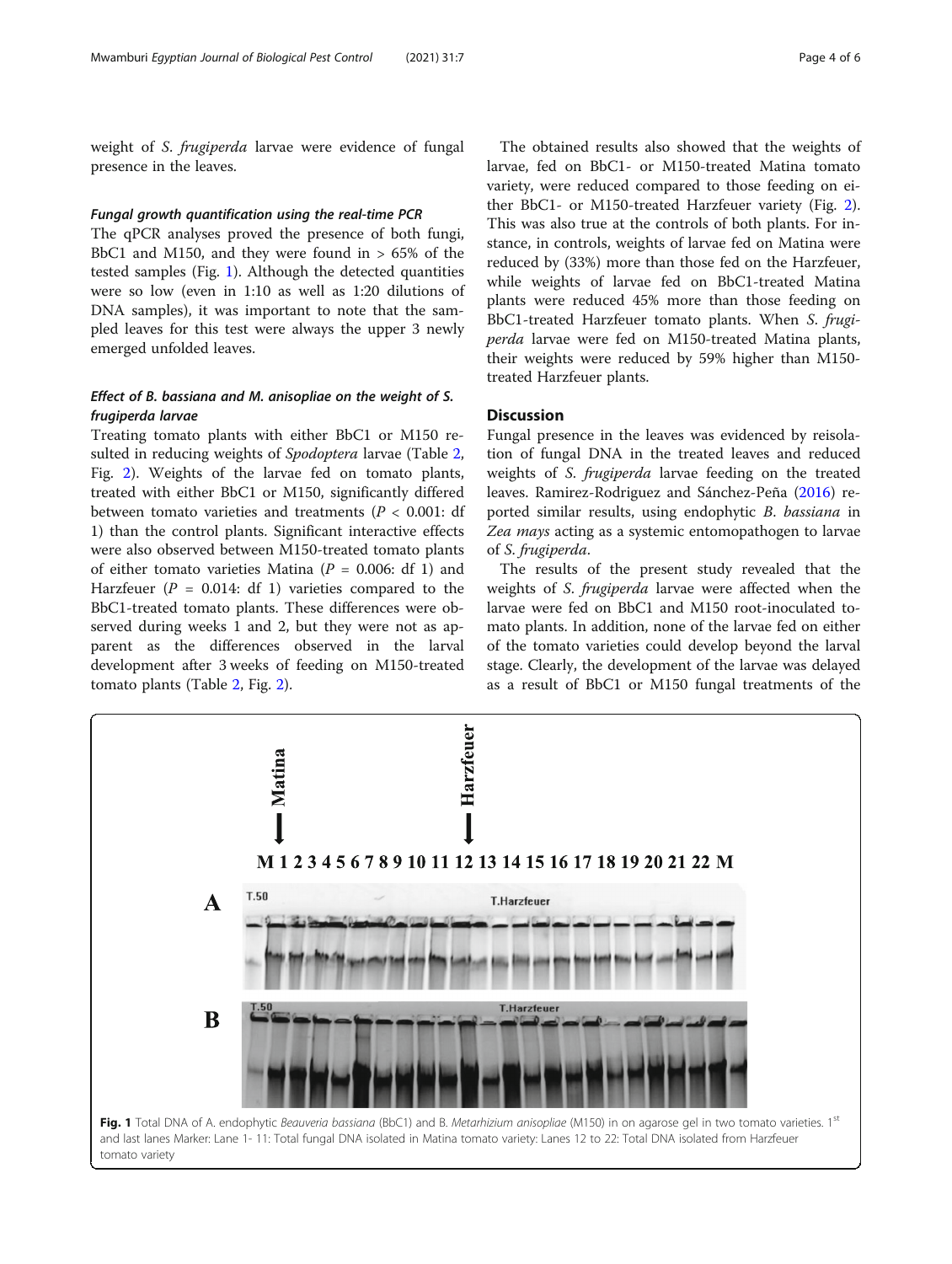| <b>Treatment</b>  |                  | Mean weight gain of S. frugiperda larvae (mg) $\pm$ se <sup>*</sup> |                     |                       |  |
|-------------------|------------------|---------------------------------------------------------------------|---------------------|-----------------------|--|
| Tomato<br>variety | Fungal           | Days                                                                |                     |                       |  |
|                   | treatment        |                                                                     | 14                  | 21                    |  |
| Matina            | None (control)   | $23.40 + 2.93a$                                                     | $110.77 \pm 8.69ab$ | $202.78 \pm 19.64$ bc |  |
|                   | BbC <sub>1</sub> | $20.99 + 1.70h$                                                     | $81.29 + 11.58$ bc  | $147.18 \pm 28.74$ cd |  |
|                   | M <sub>150</sub> | $21.35 + 1.47a$                                                     | $70.16 + 9.56c$     | $95.56 \pm 13.56$ d   |  |
| Harzfeuer         | None (control)   | $22.17 + 1.92ab$                                                    | $127.91 \pm 8.47a$  | $332.38 + 30.14a$     |  |
|                   | BbC1             | $16.98 + 1.81$ <sub>bc</sub>                                        | $104.40 + 17.03ab$  | $300.78 \pm 29.18a$   |  |
|                   | M <sub>150</sub> | $11.34 + 1.60c$                                                     | $72.62 + 11.48c$    | $235.96 \pm 36.08b$   |  |

<span id="page-4-0"></span>Table 2 Weight gain of Spodoptera frugiperda larvae feeding on root-inoculated tomato varieties (Harzfeuer and Matina) either with Beauveria bassiana (BbC1) or with Metarhizium anisopliae (M150) for 21 days

Means with the same letter within the same column are not significantly different ( $P \le 0.05$ )

\*Values are means ( $\pm$  se) of three replicates of assays each containing 12 larvae  $\pm$  se

Calculated from a mean original weight  $(3.25 \pm 0.15 \text{ ma})$  of 12 larvae

tomato plants, and unlike the larvae feeding on untreated tomato that pupated after 21 days, it did not pupate.

Although non-significant differences were observed between BbC1-treated and BbC1-untreated plants, the results indicated that BbC1 reduced larval weights by 27 and 9.5% in Matina and Harzfeuer varieties, respectively. These results are comparable to those reported by Cherry et al. ([2004](#page-5-0)) on the effect of endophytic Bb on maize stem borers. The authors demonstrated that even though Bb exhibited a non-significant reduction in mean larval weights, there was an evidence of reduction in stem borer effect in the maize plants. Reduced growth effects, as a result of Bb, were also reported for Chortoicetes terminifera by Gurulingappa et al. ([2010](#page-5-0)). Similarly, it was demonstrated that BbC1-inoculated Matina and Harzfeuer tomato plants displayed reduced growth effects as a result of infestation with the fall armyworm (unpublished report). Most probably, Bb acted as an antagonist against S. frugiperda larvae by producing metabolites that reduced insect infestations on their host plants (Jaber and Ownley [2018](#page-5-0)) or changed the plant defense responses and recruited Bb as a defensive strategy against insect herbivore (McKinnon et al. [2018](#page-5-0)).

Interestingly, S. frugiperda larvae in the control of variety Matina had significantly lower weights than those fed on Harzfeuer. This was further compounded by the presence of BbC1 and M150 in the variety Matina plant tissues. This indicates that varietal differences of the tomato plants influenced the susceptibility of S. frugiperda larvae to the entomopathogens (Tanada and Kaya [1993](#page-5-0)). The larvae that fed on Matina-inoculated plants most